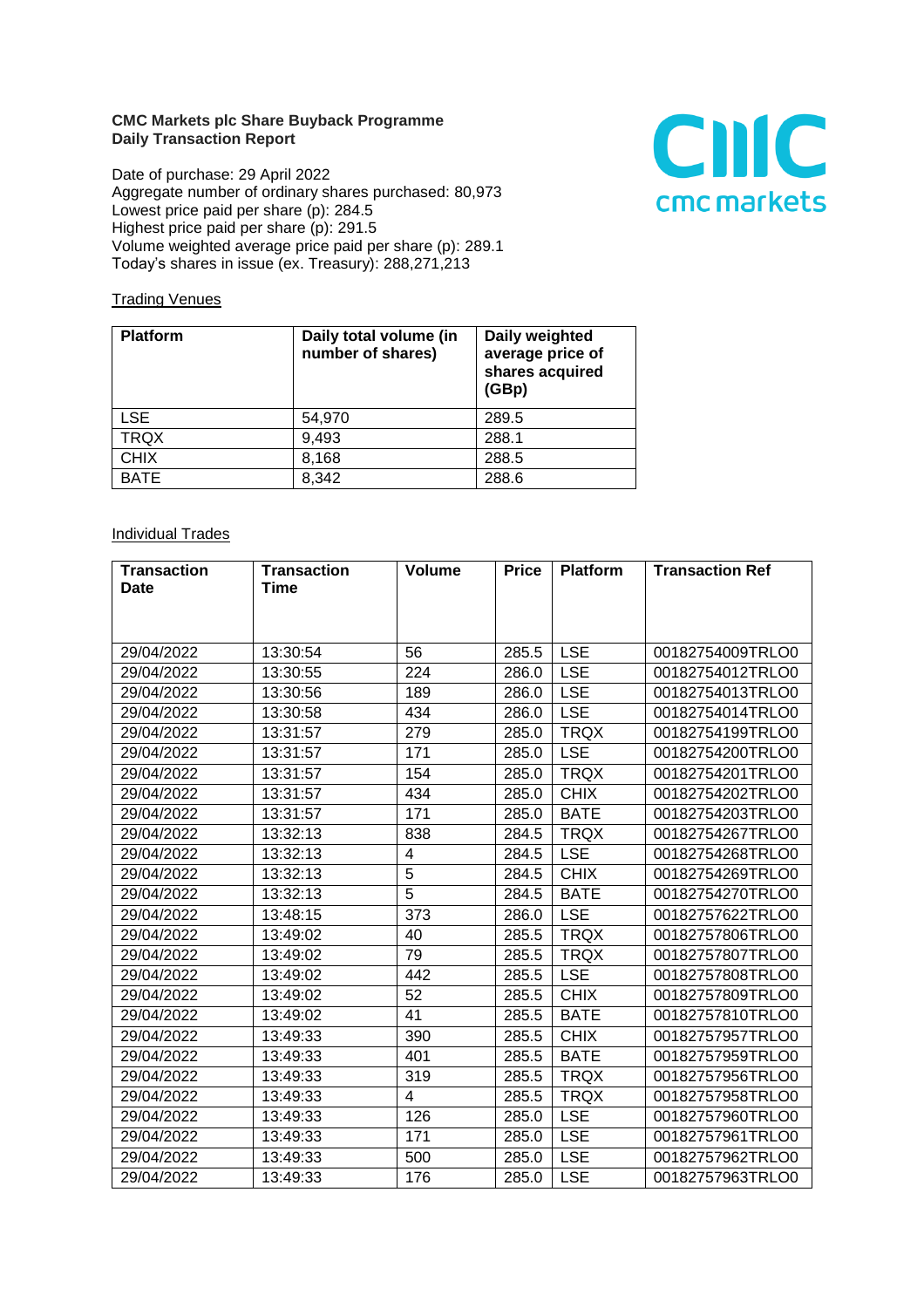| 29/04/2022 | 13:54:04 | 42  | 284.5 | <b>TRQX</b> | 00182758896TRLO0 |
|------------|----------|-----|-------|-------------|------------------|
| 29/04/2022 | 13:54:04 | 400 | 284.5 | <b>TRQX</b> | 00182758897TRLO0 |
| 29/04/2022 | 13:54:04 | 442 | 284.5 | <b>LSE</b>  | 00182758898TRLO0 |
| 29/04/2022 | 13:54:04 | 442 | 284.5 | <b>CHIX</b> | 00182758899TRLO0 |
| 29/04/2022 | 13:54:04 | 442 | 284.5 | <b>BATE</b> | 00182758900TRLO0 |
| 29/04/2022 | 14:12:47 | 442 | 285.5 | <b>LSE</b>  | 00182763174TRLO0 |
| 29/04/2022 | 14:12:47 | 442 | 285.5 | <b>TRQX</b> | 00182763175TRLO0 |
| 29/04/2022 | 14:12:47 | 442 | 285.5 | <b>CHIX</b> | 00182763176TRLO0 |
| 29/04/2022 | 14:12:47 | 442 | 285.5 | <b>BATE</b> | 00182763177TRLO0 |
| 29/04/2022 | 14:21:30 | 361 | 286.0 | <b>LSE</b>  | 00182765354TRLO0 |
| 29/04/2022 | 14:22:56 | 391 | 286.0 | <b>LSE</b>  | 00182765645TRLO0 |
| 29/04/2022 | 14:24:15 | 351 | 286.0 | <b>LSE</b>  | 00182765907TRLO0 |
| 29/04/2022 | 14:25:39 | 377 | 286.0 | <b>LSE</b>  | 00182766263TRLO0 |
| 29/04/2022 | 14:27:09 | 401 | 286.0 | <b>LSE</b>  | 00182766618TRLO0 |
| 29/04/2022 | 14:28:30 | 356 | 286.0 | <b>LSE</b>  | 00182767008TRLO0 |
| 29/04/2022 | 14:29:51 | 352 | 286.0 | <b>LSE</b>  | 00182767407TRLO0 |
| 29/04/2022 | 14:30:04 | 321 | 289.0 | <b>TRQX</b> | 00182767563TRLO0 |
| 29/04/2022 | 14:30:04 | 179 | 289.0 | <b>TRQX</b> | 00182767565TRLO0 |
| 29/04/2022 | 14:32:24 | 356 | 289.0 | <b>LSE</b>  | 00182768964TRLO0 |
| 29/04/2022 | 14:33:06 | 32  | 289.0 | <b>LSE</b>  | 00182769312TRLO0 |
| 29/04/2022 | 14:33:06 | 331 | 289.0 | <b>LSE</b>  | 00182769313TRLO0 |
| 29/04/2022 | 14:33:39 | 383 | 288.5 | <b>LSE</b>  | 00182769543TRLO0 |
| 29/04/2022 | 14:33:48 | 442 | 287.5 | <b>LSE</b>  | 00182769627TRLO0 |
| 29/04/2022 | 14:33:48 | 442 | 287.5 | <b>TRQX</b> | 00182769628TRLO0 |
| 29/04/2022 | 14:33:48 | 442 | 287.5 | <b>CHIX</b> | 00182769629TRLO0 |
| 29/04/2022 | 14:33:48 | 442 | 287.5 | <b>BATE</b> | 00182769630TRLO0 |
| 29/04/2022 | 14:33:48 | 67  | 287.0 | <b>LSE</b>  | 00182769631TRLO0 |
| 29/04/2022 | 14:33:48 | 337 | 287.0 | <b>LSE</b>  | 00182769632TRLO0 |
| 29/04/2022 | 14:36:30 | 169 | 289.0 | <b>LSE</b>  | 00182771240TRLO0 |
| 29/04/2022 | 14:36:30 | 206 | 289.0 | <b>LSE</b>  | 00182771241TRLO0 |
| 29/04/2022 | 14:36:51 | 100 | 289.0 | <b>LSE</b>  | 00182771377TRLO0 |
| 29/04/2022 | 14:36:51 | 254 | 289.0 | <b>LSE</b>  | 00182771378TRLO0 |
| 29/04/2022 | 14:37:10 | 11  | 288.0 | <b>BATE</b> | 00182771469TRLO0 |
| 29/04/2022 | 14:37:10 | 442 | 288.0 | <b>CHIX</b> | 00182771470TRLO0 |
| 29/04/2022 | 14:37:10 | 431 | 288.0 | <b>BATE</b> | 00182771471TRLO0 |
| 29/04/2022 | 14:37:10 | 442 | 288.0 | <b>TRQX</b> | 00182771467TRLO0 |
| 29/04/2022 | 14:37:10 | 442 | 288.0 | <b>LSE</b>  | 00182771468TRLO0 |
| 29/04/2022 | 14:38:54 | 371 | 288.5 | <b>LSE</b>  | 00182772126TRLO0 |
| 29/04/2022 | 14:39:15 | 361 | 289.0 | <b>LSE</b>  | 00182772283TRLO0 |
| 29/04/2022 | 14:39:36 | 360 | 289.0 | <b>LSE</b>  | 00182772432TRLO0 |
| 29/04/2022 | 14:39:57 | 359 | 289.0 | <b>LSE</b>  | 00182772568TRLO0 |
| 29/04/2022 | 14:40:18 | 347 | 289.0 | <b>LSE</b>  | 00182772735TRLO0 |
| 29/04/2022 | 14:40:32 | 589 | 289.0 | <b>LSE</b>  | 00182772812TRLO0 |
| 29/04/2022 | 14:41:24 | 306 | 289.5 | <b>LSE</b>  | 00182773152TRLO0 |
| 29/04/2022 | 14:41:24 | 24  | 289.5 | <b>LSE</b>  | 00182773153TRLO0 |
| 29/04/2022 | 14:41:48 | 377 | 289.5 | <b>LSE</b>  | 00182773293TRLO0 |
| 29/04/2022 | 14:42:15 | 407 | 290.5 | <b>LSE</b>  | 00182773548TRLO0 |
| 29/04/2022 | 14:42:39 | 313 | 290.5 | <b>LSE</b>  | 00182773677TRLO0 |
| 29/04/2022 | 14:42:39 | 41  | 290.5 | <b>LSE</b>  | 00182773678TRLO0 |
| 29/04/2022 | 14:42:39 | 341 | 291.0 | <b>LSE</b>  | 00182773679TRLO0 |
| 29/04/2022 | 14:43:30 | 371 | 290.5 | <b>LSE</b>  | 00182774133TRLO0 |
| 29/04/2022 | 14:43:54 | 329 | 290.5 | <b>LSE</b>  | 00182774293TRLO0 |
| 29/04/2022 | 14:44:27 | 421 | 291.0 | <b>LSE</b>  | 00182774527TRLO0 |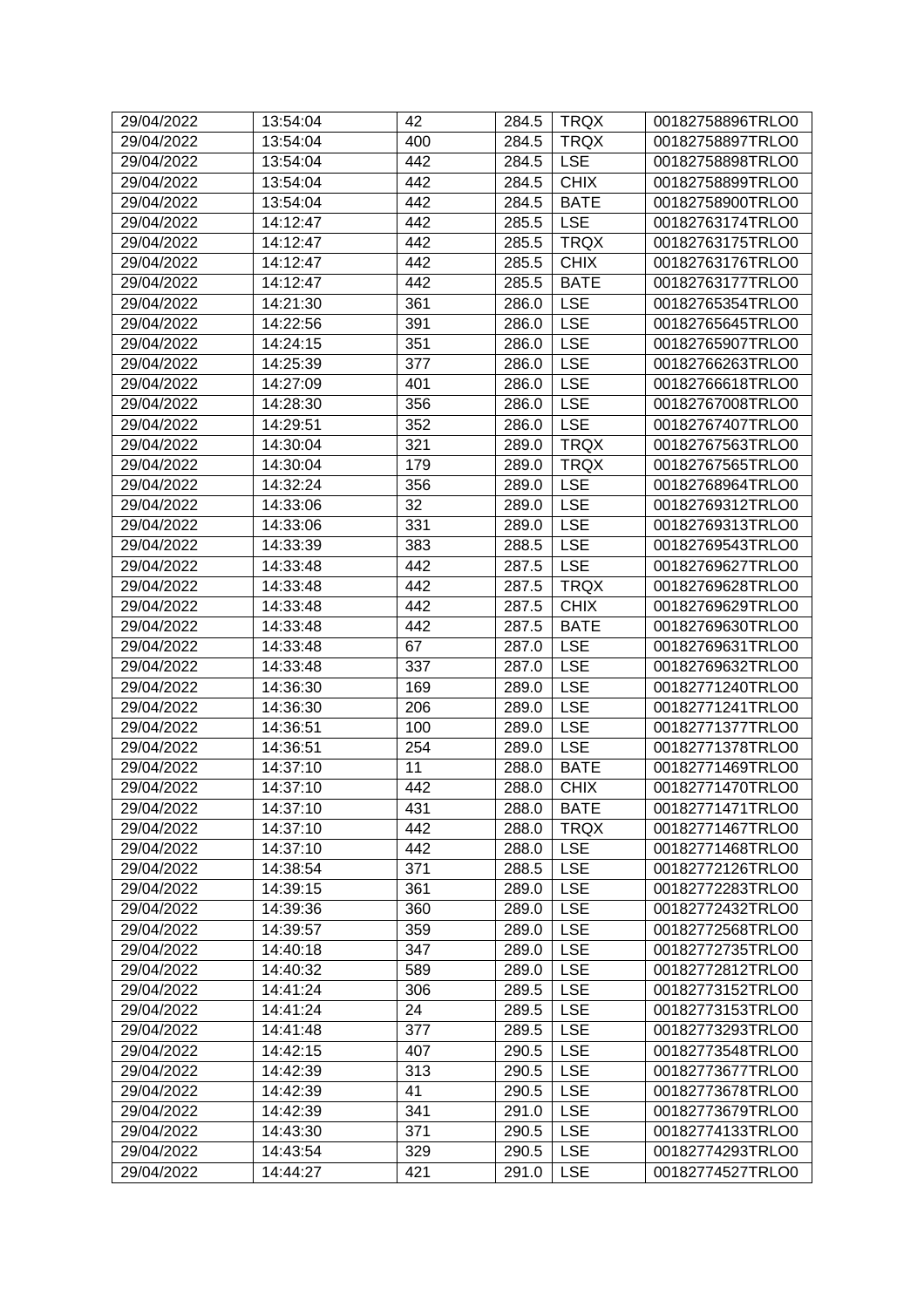| 29/04/2022 | 14:44:54 | 342 | 290.5 | <b>LSE</b>  | 00182774715TRLO0 |
|------------|----------|-----|-------|-------------|------------------|
| 29/04/2022 | 14:44:55 | 119 | 289.5 | <b>TRQX</b> | 00182774720TRLO0 |
| 29/04/2022 | 14:44:55 | 348 | 289.5 | <b>LSE</b>  | 00182774721TRLO0 |
| 29/04/2022 | 14:44:55 | 470 | 289.5 | <b>TRQX</b> | 00182774722TRLO0 |
| 29/04/2022 | 14:44:55 | 120 | 289.5 | <b>CHIX</b> | 00182774723TRLO0 |
| 29/04/2022 | 14:44:55 | 470 | 289.5 | <b>CHIX</b> | 00182774724TRLO0 |
| 29/04/2022 | 14:44:57 | 354 | 290.0 | <b>LSE</b>  | 00182774728TRLO0 |
| 29/04/2022 | 14:48:06 | 107 | 290.5 | <b>LSE</b>  | 00182776787TRLO0 |
| 29/04/2022 | 14:48:06 | 234 | 290.5 | <b>LSE</b>  | 00182776788TRLO0 |
| 29/04/2022 | 14:48:42 | 314 | 290.5 | <b>LSE</b>  | 00182777289TRLO0 |
| 29/04/2022 | 14:49:24 | 5   | 290.5 | <b>LSE</b>  | 00182777793TRLO0 |
| 29/04/2022 | 14:49:24 | 39  | 290.5 | <b>LSE</b>  | 00182777794TRLO0 |
| 29/04/2022 | 14:49:24 | 81  | 290.5 | <b>LSE</b>  | 00182777795TRLO0 |
| 29/04/2022 | 14:49:24 | 224 | 290.5 | <b>LSE</b>  | 00182777796TRLO0 |
| 29/04/2022 | 14:49:24 | 347 | 291.0 | <b>LSE</b>  | 00182777797TRLO0 |
| 29/04/2022 | 14:50:57 | 347 | 291.0 | <b>LSE</b>  | 00182779268TRLO0 |
| 29/04/2022 | 14:51:48 | 389 | 291.0 | <b>LSE</b>  | 00182779983TRLO0 |
| 29/04/2022 | 14:52:30 | 324 | 291.0 | <b>LSE</b>  | 00182780681TRLO0 |
| 29/04/2022 | 14:53:09 | 305 | 291.0 | <b>LSE</b>  | 00182781388TRLO0 |
| 29/04/2022 | 14:53:57 | 384 | 291.0 | <b>LSE</b>  | 00182781939TRLO0 |
| 29/04/2022 | 14:54:42 | 210 | 291.0 | <b>LSE</b>  | 00182782544TRLO0 |
| 29/04/2022 | 14:54:42 | 154 | 291.0 | <b>LSE</b>  | 00182782545TRLO0 |
| 29/04/2022 | 14:54:42 | 306 | 291.5 | <b>LSE</b>  | 00182782546TRLO0 |
| 29/04/2022 | 14:54:42 | 76  | 291.5 | <b>LSE</b>  | 00182782547TRLO0 |
| 29/04/2022 | 14:55:50 | 10  | 290.5 | <b>TRQX</b> | 00182783439TRLO0 |
| 29/04/2022 | 14:55:50 | 520 | 290.5 | <b>TRQX</b> | 00182783440TRLO0 |
| 29/04/2022 | 14:55:50 | 159 | 290.5 | <b>LSE</b>  | 00182783441TRLO0 |
| 29/04/2022 | 14:55:50 | 354 | 290.5 | <b>BATE</b> | 00182783442TRLO0 |
| 29/04/2022 | 14:55:50 | 530 | 290.5 | <b>CHIX</b> | 00182783443TRLO0 |
| 29/04/2022 | 14:55:50 | 205 | 290.5 | <b>LSE</b>  | 00182783444TRLO0 |
| 29/04/2022 | 14:59:50 | 68  | 290.0 | <b>TRQX</b> | 00182786705TRLO0 |
| 29/04/2022 | 14:59:50 | 442 | 290.0 | <b>LSE</b>  | 00182786706TRLO0 |
| 29/04/2022 | 14:59:50 | 374 | 290.0 | <b>TRQX</b> | 00182786707TRLO0 |
| 29/04/2022 | 14:59:50 | 67  | 290.0 | <b>BATE</b> | 00182786708TRLO0 |
| 29/04/2022 | 14:59:50 | 67  | 290.0 | <b>CHIX</b> | 00182786709TRLO0 |
| 29/04/2022 | 14:59:50 | 375 | 290.0 | <b>BATE</b> | 00182786710TRLO0 |
| 29/04/2022 | 14:59:50 | 375 | 290.0 | <b>CHIX</b> | 00182786711TRLO0 |
| 29/04/2022 | 14:59:51 | 442 | 289.5 | <b>TRQX</b> | 00182786760TRLO0 |
| 29/04/2022 | 14:59:51 | 123 | 289.5 | <b>LSE</b>  | 00182786761TRLO0 |
| 29/04/2022 | 14:59:51 | 319 | 289.5 | <b>LSE</b>  | 00182786762TRLO0 |
| 29/04/2022 | 15:01:42 | 118 | 289.5 | <b>TRQX</b> | 00182788289TRLO0 |
| 29/04/2022 | 15:01:42 | 442 | 289.5 | <b>LSE</b>  | 00182788290TRLO0 |
| 29/04/2022 | 15:01:42 | 324 | 289.5 | <b>TRQX</b> | 00182788291TRLO0 |
| 29/04/2022 | 15:01:42 | 442 | 289.5 | <b>BATE</b> | 00182788292TRLO0 |
| 29/04/2022 | 15:01:42 | 442 | 289.5 | <b>CHIX</b> | 00182788293TRLO0 |
| 29/04/2022 | 15:08:51 | 348 | 291.0 | <b>LSE</b>  | 00182792843TRLO0 |
| 29/04/2022 | 15:09:36 | 343 | 291.0 | <b>LSE</b>  | 00182793288TRLO0 |
| 29/04/2022 | 15:10:27 | 309 | 291.0 | <b>LSE</b>  | 00182793990TRLO0 |
| 29/04/2022 | 15:10:27 | 71  | 291.0 | <b>LSE</b>  | 00182793991TRLO0 |
| 29/04/2022 | 15:11:18 | 369 | 291.0 | <b>LSE</b>  | 00182794426TRLO0 |
| 29/04/2022 | 15:12:06 | 60  | 291.0 | <b>LSE</b>  | 00182794842TRLO0 |
| 29/04/2022 | 15:12:06 | 274 | 291.0 | <b>LSE</b>  | 00182794843TRLO0 |
| 29/04/2022 | 15:13:03 | 376 | 291.0 | <b>LSE</b>  | 00182795722TRLO0 |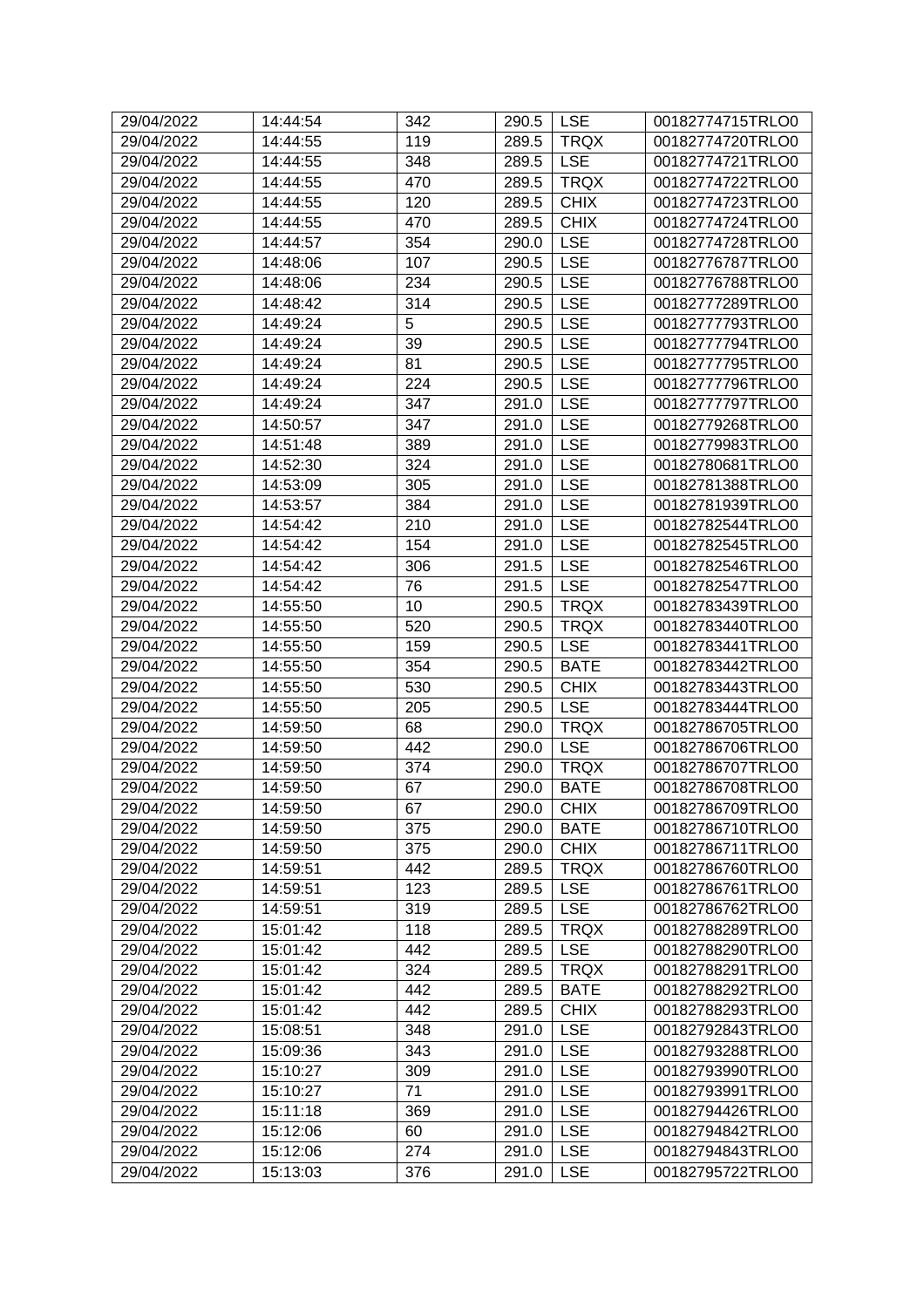| 225<br><b>LSE</b><br>00182796334TRLO0<br>29/04/2022<br>15:13:54<br>291.0<br><b>LSE</b><br>00182796335TRLO0<br>29/04/2022<br>15:13:54<br>97<br>291.0<br><b>LSE</b><br>29/04/2022<br>307<br>291.0<br>00182796943TRLO0<br>15:14:45<br><b>LSE</b><br>29/04/2022<br>15:15:45<br>208<br>291.0<br>00182798043TRLO0<br>29/04/2022<br>15:15:45<br>142<br><b>LSE</b><br>00182798044TRLO0<br>291.0<br><b>CHIX</b><br>29/04/2022<br>15:16:48<br>143<br>290.5<br>00182799083TRLO0<br>218<br><b>CHIX</b><br>29/04/2022<br>15:16:48<br>290.5<br>00182799084TRLO0<br>29/04/2022<br>15:16:48<br>442<br>291.0<br><b>LSE</b><br>00182799085TRLO0<br>29/04/2022<br>15:17:25<br>58<br>289.5<br><b>CHIX</b><br>00182799474TRLO0<br>35<br><b>BATE</b><br>29/04/2022<br>15:17:25<br>289.5<br>00182799475TRLO0<br>29/04/2022<br>15:17:25<br>442<br>289.5<br><b>TRQX</b><br>00182799473TRLO0<br>15:17:25<br><b>CHIX</b><br>29/04/2022<br>384<br>289.5<br>00182799476TRLO0<br>51<br><b>BATE</b><br>29/04/2022<br>15:17:25<br>289.5<br>00182799477TRLO0<br>29/04/2022<br>15:17:25<br>93<br>289.5<br><b>BATE</b><br>00182799478TRLO0<br>29/04/2022<br>15:17:25<br>263<br>289.5<br><b>BATE</b><br>00182799479TRLO0<br>442<br><b>TRQX</b><br>00182800255TRLO0<br>29/04/2022<br>15:18:46<br>290.0<br>29/04/2022<br>15:18:46<br>442<br><b>LSE</b><br>00182800256TRLO0<br>290.0<br>29/04/2022<br>15:18:46<br>442<br>290.0<br><b>BATE</b><br>00182800257TRLO0<br>29/04/2022<br>442<br><b>CHIX</b><br>00182800258TRLO0<br>15:18:46<br>290.0<br><b>CHIX</b><br>29/04/2022<br>16<br>00182806033TRLO0<br>15:28:52<br>289.5<br>29/04/2022<br>442<br>289.5<br><b>TRQX</b><br>15:30:27<br>00182806975TRLO0<br>29/04/2022<br>15:30:27<br>442<br>289.5<br><b>BATE</b><br>00182806976TRLO0<br>29/04/2022<br>15:30:28<br>6<br>290.5<br><b>BATE</b><br>00182806980TRLO0<br>15<br>29/04/2022<br>15:30:28<br>290.5<br><b>BATE</b><br>00182806981TRLO0<br>27<br><b>LSE</b><br>29/04/2022<br>15:30:28<br>291.0<br>00182806982TRLO0<br>29/04/2022<br>15:32:13<br><b>BATE</b><br>00182808219TRLO0<br>28<br>290.0<br>27<br>15:32:13<br>290.0<br><b>TRQX</b><br>29/04/2022<br>00182808220TRLO0<br><b>LSE</b><br>29/04/2022<br>15:32:13<br>167<br>290.0<br>00182808221TRLO0<br>27<br><b>CHIX</b><br>29/04/2022<br>15:32:13<br>00182808222TRLO0<br>290.0<br>$\overline{7}$<br><b>LSE</b><br>29/04/2022<br>15:32:13<br>290.0<br>00182808223TRLO0<br><b>TRQX</b><br>29/04/2022<br>15:37:31<br>75<br>289.5<br>00182810880TRLO0<br><b>LSE</b><br>29/04/2022<br>15:37:31<br>75<br>289.5<br>00182810881TRLO0<br>23<br>29/04/2022<br>15:37:31<br>289.5<br><b>BATE</b><br>00182810882TRLO0<br>76<br><b>CHIX</b><br>15:37:31<br>289.5<br>00182810883TRLO0<br>29/04/2022<br>53<br>29/04/2022<br>15:37:31<br>289.5<br><b>BATE</b><br>00182810884TRLO0<br>29/04/2022<br>15:39:02<br>60<br><b>BATE</b><br>290.0<br>00182811766TRLO0<br>29/04/2022<br>140<br>290.0<br><b>BATE</b><br>00182811767TRLO0<br>15:39:03<br>29/04/2022<br>91<br><b>BATE</b><br>00182811784TRLO0<br>15:39:06<br>290.0<br>59<br><b>TRQX</b><br>29/04/2022<br>15:39:09<br>290.0<br>00182811806TRLO0<br>59<br><b>CHIX</b><br>00182811822TRLO0<br>29/04/2022<br>15:39:12<br>290.0<br>29/04/2022<br>35<br>290.0<br><b>BATE</b><br>00182811834TRLO0<br>15:39:14<br>22<br>29/04/2022<br>290.0<br><b>BATE</b><br>00182811852TRLO0<br>15:39:15<br><b>LSE</b><br>29/04/2022<br>15:39:18<br>59<br>290.0<br>00182811881TRLO0<br>15<br><b>TRQX</b><br>29/04/2022<br>15:39:21<br>290.0<br>00182811891TRLO0<br><b>LSE</b><br>15<br>29/04/2022<br>15:39:23<br>290.0<br>00182811915TRLO0<br><b>CHIX</b><br>00182811932TRLO0<br>29/04/2022<br>15:39:24<br>15<br>290.0<br>9<br><b>TRQX</b><br>29/04/2022<br>290.0<br>00182811976TRLO0<br>15:39:27<br>9<br>29/04/2022<br><b>BATE</b><br>00182811996TRLO0<br>15:39:30<br>290.0<br>5<br>29/04/2022<br>15:39:33<br>290.0<br><b>BATE</b><br>00182812034TRLO0<br>$\overline{\mathbf{4}}$<br><b>LSE</b><br>29/04/2022<br>15:39:35<br>290.0<br>00182812077TRLO0<br>3<br><b>TRQX</b><br>29/04/2022<br>15:39:36<br>290.0<br>00182812126TRLO0<br>3<br><b>CHIX</b><br>00182812146TRLO0<br>29/04/2022<br>15:39:39 | 29/04/2022 | 15:13:03 | 3 | 291.0 | <b>LSE</b> | 00182795723TRLO0 |
|------------------------------------------------------------------------------------------------------------------------------------------------------------------------------------------------------------------------------------------------------------------------------------------------------------------------------------------------------------------------------------------------------------------------------------------------------------------------------------------------------------------------------------------------------------------------------------------------------------------------------------------------------------------------------------------------------------------------------------------------------------------------------------------------------------------------------------------------------------------------------------------------------------------------------------------------------------------------------------------------------------------------------------------------------------------------------------------------------------------------------------------------------------------------------------------------------------------------------------------------------------------------------------------------------------------------------------------------------------------------------------------------------------------------------------------------------------------------------------------------------------------------------------------------------------------------------------------------------------------------------------------------------------------------------------------------------------------------------------------------------------------------------------------------------------------------------------------------------------------------------------------------------------------------------------------------------------------------------------------------------------------------------------------------------------------------------------------------------------------------------------------------------------------------------------------------------------------------------------------------------------------------------------------------------------------------------------------------------------------------------------------------------------------------------------------------------------------------------------------------------------------------------------------------------------------------------------------------------------------------------------------------------------------------------------------------------------------------------------------------------------------------------------------------------------------------------------------------------------------------------------------------------------------------------------------------------------------------------------------------------------------------------------------------------------------------------------------------------------------------------------------------------------------------------------------------------------------------------------------------------------------------------------------------------------------------------------------------------------------------------------------------------------------------------------------------------------------------------------------------------------------------------------------------------------------------------------------------------------------------------------------------------------------------------------------------------------------------------------------------------------------------------------------------------------------------------------------------------------------------------------------------------------------------------------------------------------------------------------------------------------------------------------------------------------------------------------------------------------------------------------|------------|----------|---|-------|------------|------------------|
|                                                                                                                                                                                                                                                                                                                                                                                                                                                                                                                                                                                                                                                                                                                                                                                                                                                                                                                                                                                                                                                                                                                                                                                                                                                                                                                                                                                                                                                                                                                                                                                                                                                                                                                                                                                                                                                                                                                                                                                                                                                                                                                                                                                                                                                                                                                                                                                                                                                                                                                                                                                                                                                                                                                                                                                                                                                                                                                                                                                                                                                                                                                                                                                                                                                                                                                                                                                                                                                                                                                                                                                                                                                                                                                                                                                                                                                                                                                                                                                                                                                                                                                                    |            |          |   |       |            |                  |
|                                                                                                                                                                                                                                                                                                                                                                                                                                                                                                                                                                                                                                                                                                                                                                                                                                                                                                                                                                                                                                                                                                                                                                                                                                                                                                                                                                                                                                                                                                                                                                                                                                                                                                                                                                                                                                                                                                                                                                                                                                                                                                                                                                                                                                                                                                                                                                                                                                                                                                                                                                                                                                                                                                                                                                                                                                                                                                                                                                                                                                                                                                                                                                                                                                                                                                                                                                                                                                                                                                                                                                                                                                                                                                                                                                                                                                                                                                                                                                                                                                                                                                                                    |            |          |   |       |            |                  |
|                                                                                                                                                                                                                                                                                                                                                                                                                                                                                                                                                                                                                                                                                                                                                                                                                                                                                                                                                                                                                                                                                                                                                                                                                                                                                                                                                                                                                                                                                                                                                                                                                                                                                                                                                                                                                                                                                                                                                                                                                                                                                                                                                                                                                                                                                                                                                                                                                                                                                                                                                                                                                                                                                                                                                                                                                                                                                                                                                                                                                                                                                                                                                                                                                                                                                                                                                                                                                                                                                                                                                                                                                                                                                                                                                                                                                                                                                                                                                                                                                                                                                                                                    |            |          |   |       |            |                  |
|                                                                                                                                                                                                                                                                                                                                                                                                                                                                                                                                                                                                                                                                                                                                                                                                                                                                                                                                                                                                                                                                                                                                                                                                                                                                                                                                                                                                                                                                                                                                                                                                                                                                                                                                                                                                                                                                                                                                                                                                                                                                                                                                                                                                                                                                                                                                                                                                                                                                                                                                                                                                                                                                                                                                                                                                                                                                                                                                                                                                                                                                                                                                                                                                                                                                                                                                                                                                                                                                                                                                                                                                                                                                                                                                                                                                                                                                                                                                                                                                                                                                                                                                    |            |          |   |       |            |                  |
|                                                                                                                                                                                                                                                                                                                                                                                                                                                                                                                                                                                                                                                                                                                                                                                                                                                                                                                                                                                                                                                                                                                                                                                                                                                                                                                                                                                                                                                                                                                                                                                                                                                                                                                                                                                                                                                                                                                                                                                                                                                                                                                                                                                                                                                                                                                                                                                                                                                                                                                                                                                                                                                                                                                                                                                                                                                                                                                                                                                                                                                                                                                                                                                                                                                                                                                                                                                                                                                                                                                                                                                                                                                                                                                                                                                                                                                                                                                                                                                                                                                                                                                                    |            |          |   |       |            |                  |
|                                                                                                                                                                                                                                                                                                                                                                                                                                                                                                                                                                                                                                                                                                                                                                                                                                                                                                                                                                                                                                                                                                                                                                                                                                                                                                                                                                                                                                                                                                                                                                                                                                                                                                                                                                                                                                                                                                                                                                                                                                                                                                                                                                                                                                                                                                                                                                                                                                                                                                                                                                                                                                                                                                                                                                                                                                                                                                                                                                                                                                                                                                                                                                                                                                                                                                                                                                                                                                                                                                                                                                                                                                                                                                                                                                                                                                                                                                                                                                                                                                                                                                                                    |            |          |   |       |            |                  |
|                                                                                                                                                                                                                                                                                                                                                                                                                                                                                                                                                                                                                                                                                                                                                                                                                                                                                                                                                                                                                                                                                                                                                                                                                                                                                                                                                                                                                                                                                                                                                                                                                                                                                                                                                                                                                                                                                                                                                                                                                                                                                                                                                                                                                                                                                                                                                                                                                                                                                                                                                                                                                                                                                                                                                                                                                                                                                                                                                                                                                                                                                                                                                                                                                                                                                                                                                                                                                                                                                                                                                                                                                                                                                                                                                                                                                                                                                                                                                                                                                                                                                                                                    |            |          |   |       |            |                  |
|                                                                                                                                                                                                                                                                                                                                                                                                                                                                                                                                                                                                                                                                                                                                                                                                                                                                                                                                                                                                                                                                                                                                                                                                                                                                                                                                                                                                                                                                                                                                                                                                                                                                                                                                                                                                                                                                                                                                                                                                                                                                                                                                                                                                                                                                                                                                                                                                                                                                                                                                                                                                                                                                                                                                                                                                                                                                                                                                                                                                                                                                                                                                                                                                                                                                                                                                                                                                                                                                                                                                                                                                                                                                                                                                                                                                                                                                                                                                                                                                                                                                                                                                    |            |          |   |       |            |                  |
|                                                                                                                                                                                                                                                                                                                                                                                                                                                                                                                                                                                                                                                                                                                                                                                                                                                                                                                                                                                                                                                                                                                                                                                                                                                                                                                                                                                                                                                                                                                                                                                                                                                                                                                                                                                                                                                                                                                                                                                                                                                                                                                                                                                                                                                                                                                                                                                                                                                                                                                                                                                                                                                                                                                                                                                                                                                                                                                                                                                                                                                                                                                                                                                                                                                                                                                                                                                                                                                                                                                                                                                                                                                                                                                                                                                                                                                                                                                                                                                                                                                                                                                                    |            |          |   |       |            |                  |
|                                                                                                                                                                                                                                                                                                                                                                                                                                                                                                                                                                                                                                                                                                                                                                                                                                                                                                                                                                                                                                                                                                                                                                                                                                                                                                                                                                                                                                                                                                                                                                                                                                                                                                                                                                                                                                                                                                                                                                                                                                                                                                                                                                                                                                                                                                                                                                                                                                                                                                                                                                                                                                                                                                                                                                                                                                                                                                                                                                                                                                                                                                                                                                                                                                                                                                                                                                                                                                                                                                                                                                                                                                                                                                                                                                                                                                                                                                                                                                                                                                                                                                                                    |            |          |   |       |            |                  |
|                                                                                                                                                                                                                                                                                                                                                                                                                                                                                                                                                                                                                                                                                                                                                                                                                                                                                                                                                                                                                                                                                                                                                                                                                                                                                                                                                                                                                                                                                                                                                                                                                                                                                                                                                                                                                                                                                                                                                                                                                                                                                                                                                                                                                                                                                                                                                                                                                                                                                                                                                                                                                                                                                                                                                                                                                                                                                                                                                                                                                                                                                                                                                                                                                                                                                                                                                                                                                                                                                                                                                                                                                                                                                                                                                                                                                                                                                                                                                                                                                                                                                                                                    |            |          |   |       |            |                  |
|                                                                                                                                                                                                                                                                                                                                                                                                                                                                                                                                                                                                                                                                                                                                                                                                                                                                                                                                                                                                                                                                                                                                                                                                                                                                                                                                                                                                                                                                                                                                                                                                                                                                                                                                                                                                                                                                                                                                                                                                                                                                                                                                                                                                                                                                                                                                                                                                                                                                                                                                                                                                                                                                                                                                                                                                                                                                                                                                                                                                                                                                                                                                                                                                                                                                                                                                                                                                                                                                                                                                                                                                                                                                                                                                                                                                                                                                                                                                                                                                                                                                                                                                    |            |          |   |       |            |                  |
|                                                                                                                                                                                                                                                                                                                                                                                                                                                                                                                                                                                                                                                                                                                                                                                                                                                                                                                                                                                                                                                                                                                                                                                                                                                                                                                                                                                                                                                                                                                                                                                                                                                                                                                                                                                                                                                                                                                                                                                                                                                                                                                                                                                                                                                                                                                                                                                                                                                                                                                                                                                                                                                                                                                                                                                                                                                                                                                                                                                                                                                                                                                                                                                                                                                                                                                                                                                                                                                                                                                                                                                                                                                                                                                                                                                                                                                                                                                                                                                                                                                                                                                                    |            |          |   |       |            |                  |
|                                                                                                                                                                                                                                                                                                                                                                                                                                                                                                                                                                                                                                                                                                                                                                                                                                                                                                                                                                                                                                                                                                                                                                                                                                                                                                                                                                                                                                                                                                                                                                                                                                                                                                                                                                                                                                                                                                                                                                                                                                                                                                                                                                                                                                                                                                                                                                                                                                                                                                                                                                                                                                                                                                                                                                                                                                                                                                                                                                                                                                                                                                                                                                                                                                                                                                                                                                                                                                                                                                                                                                                                                                                                                                                                                                                                                                                                                                                                                                                                                                                                                                                                    |            |          |   |       |            |                  |
|                                                                                                                                                                                                                                                                                                                                                                                                                                                                                                                                                                                                                                                                                                                                                                                                                                                                                                                                                                                                                                                                                                                                                                                                                                                                                                                                                                                                                                                                                                                                                                                                                                                                                                                                                                                                                                                                                                                                                                                                                                                                                                                                                                                                                                                                                                                                                                                                                                                                                                                                                                                                                                                                                                                                                                                                                                                                                                                                                                                                                                                                                                                                                                                                                                                                                                                                                                                                                                                                                                                                                                                                                                                                                                                                                                                                                                                                                                                                                                                                                                                                                                                                    |            |          |   |       |            |                  |
|                                                                                                                                                                                                                                                                                                                                                                                                                                                                                                                                                                                                                                                                                                                                                                                                                                                                                                                                                                                                                                                                                                                                                                                                                                                                                                                                                                                                                                                                                                                                                                                                                                                                                                                                                                                                                                                                                                                                                                                                                                                                                                                                                                                                                                                                                                                                                                                                                                                                                                                                                                                                                                                                                                                                                                                                                                                                                                                                                                                                                                                                                                                                                                                                                                                                                                                                                                                                                                                                                                                                                                                                                                                                                                                                                                                                                                                                                                                                                                                                                                                                                                                                    |            |          |   |       |            |                  |
|                                                                                                                                                                                                                                                                                                                                                                                                                                                                                                                                                                                                                                                                                                                                                                                                                                                                                                                                                                                                                                                                                                                                                                                                                                                                                                                                                                                                                                                                                                                                                                                                                                                                                                                                                                                                                                                                                                                                                                                                                                                                                                                                                                                                                                                                                                                                                                                                                                                                                                                                                                                                                                                                                                                                                                                                                                                                                                                                                                                                                                                                                                                                                                                                                                                                                                                                                                                                                                                                                                                                                                                                                                                                                                                                                                                                                                                                                                                                                                                                                                                                                                                                    |            |          |   |       |            |                  |
|                                                                                                                                                                                                                                                                                                                                                                                                                                                                                                                                                                                                                                                                                                                                                                                                                                                                                                                                                                                                                                                                                                                                                                                                                                                                                                                                                                                                                                                                                                                                                                                                                                                                                                                                                                                                                                                                                                                                                                                                                                                                                                                                                                                                                                                                                                                                                                                                                                                                                                                                                                                                                                                                                                                                                                                                                                                                                                                                                                                                                                                                                                                                                                                                                                                                                                                                                                                                                                                                                                                                                                                                                                                                                                                                                                                                                                                                                                                                                                                                                                                                                                                                    |            |          |   |       |            |                  |
|                                                                                                                                                                                                                                                                                                                                                                                                                                                                                                                                                                                                                                                                                                                                                                                                                                                                                                                                                                                                                                                                                                                                                                                                                                                                                                                                                                                                                                                                                                                                                                                                                                                                                                                                                                                                                                                                                                                                                                                                                                                                                                                                                                                                                                                                                                                                                                                                                                                                                                                                                                                                                                                                                                                                                                                                                                                                                                                                                                                                                                                                                                                                                                                                                                                                                                                                                                                                                                                                                                                                                                                                                                                                                                                                                                                                                                                                                                                                                                                                                                                                                                                                    |            |          |   |       |            |                  |
|                                                                                                                                                                                                                                                                                                                                                                                                                                                                                                                                                                                                                                                                                                                                                                                                                                                                                                                                                                                                                                                                                                                                                                                                                                                                                                                                                                                                                                                                                                                                                                                                                                                                                                                                                                                                                                                                                                                                                                                                                                                                                                                                                                                                                                                                                                                                                                                                                                                                                                                                                                                                                                                                                                                                                                                                                                                                                                                                                                                                                                                                                                                                                                                                                                                                                                                                                                                                                                                                                                                                                                                                                                                                                                                                                                                                                                                                                                                                                                                                                                                                                                                                    |            |          |   |       |            |                  |
|                                                                                                                                                                                                                                                                                                                                                                                                                                                                                                                                                                                                                                                                                                                                                                                                                                                                                                                                                                                                                                                                                                                                                                                                                                                                                                                                                                                                                                                                                                                                                                                                                                                                                                                                                                                                                                                                                                                                                                                                                                                                                                                                                                                                                                                                                                                                                                                                                                                                                                                                                                                                                                                                                                                                                                                                                                                                                                                                                                                                                                                                                                                                                                                                                                                                                                                                                                                                                                                                                                                                                                                                                                                                                                                                                                                                                                                                                                                                                                                                                                                                                                                                    |            |          |   |       |            |                  |
|                                                                                                                                                                                                                                                                                                                                                                                                                                                                                                                                                                                                                                                                                                                                                                                                                                                                                                                                                                                                                                                                                                                                                                                                                                                                                                                                                                                                                                                                                                                                                                                                                                                                                                                                                                                                                                                                                                                                                                                                                                                                                                                                                                                                                                                                                                                                                                                                                                                                                                                                                                                                                                                                                                                                                                                                                                                                                                                                                                                                                                                                                                                                                                                                                                                                                                                                                                                                                                                                                                                                                                                                                                                                                                                                                                                                                                                                                                                                                                                                                                                                                                                                    |            |          |   |       |            |                  |
|                                                                                                                                                                                                                                                                                                                                                                                                                                                                                                                                                                                                                                                                                                                                                                                                                                                                                                                                                                                                                                                                                                                                                                                                                                                                                                                                                                                                                                                                                                                                                                                                                                                                                                                                                                                                                                                                                                                                                                                                                                                                                                                                                                                                                                                                                                                                                                                                                                                                                                                                                                                                                                                                                                                                                                                                                                                                                                                                                                                                                                                                                                                                                                                                                                                                                                                                                                                                                                                                                                                                                                                                                                                                                                                                                                                                                                                                                                                                                                                                                                                                                                                                    |            |          |   |       |            |                  |
|                                                                                                                                                                                                                                                                                                                                                                                                                                                                                                                                                                                                                                                                                                                                                                                                                                                                                                                                                                                                                                                                                                                                                                                                                                                                                                                                                                                                                                                                                                                                                                                                                                                                                                                                                                                                                                                                                                                                                                                                                                                                                                                                                                                                                                                                                                                                                                                                                                                                                                                                                                                                                                                                                                                                                                                                                                                                                                                                                                                                                                                                                                                                                                                                                                                                                                                                                                                                                                                                                                                                                                                                                                                                                                                                                                                                                                                                                                                                                                                                                                                                                                                                    |            |          |   |       |            |                  |
|                                                                                                                                                                                                                                                                                                                                                                                                                                                                                                                                                                                                                                                                                                                                                                                                                                                                                                                                                                                                                                                                                                                                                                                                                                                                                                                                                                                                                                                                                                                                                                                                                                                                                                                                                                                                                                                                                                                                                                                                                                                                                                                                                                                                                                                                                                                                                                                                                                                                                                                                                                                                                                                                                                                                                                                                                                                                                                                                                                                                                                                                                                                                                                                                                                                                                                                                                                                                                                                                                                                                                                                                                                                                                                                                                                                                                                                                                                                                                                                                                                                                                                                                    |            |          |   |       |            |                  |
|                                                                                                                                                                                                                                                                                                                                                                                                                                                                                                                                                                                                                                                                                                                                                                                                                                                                                                                                                                                                                                                                                                                                                                                                                                                                                                                                                                                                                                                                                                                                                                                                                                                                                                                                                                                                                                                                                                                                                                                                                                                                                                                                                                                                                                                                                                                                                                                                                                                                                                                                                                                                                                                                                                                                                                                                                                                                                                                                                                                                                                                                                                                                                                                                                                                                                                                                                                                                                                                                                                                                                                                                                                                                                                                                                                                                                                                                                                                                                                                                                                                                                                                                    |            |          |   |       |            |                  |
|                                                                                                                                                                                                                                                                                                                                                                                                                                                                                                                                                                                                                                                                                                                                                                                                                                                                                                                                                                                                                                                                                                                                                                                                                                                                                                                                                                                                                                                                                                                                                                                                                                                                                                                                                                                                                                                                                                                                                                                                                                                                                                                                                                                                                                                                                                                                                                                                                                                                                                                                                                                                                                                                                                                                                                                                                                                                                                                                                                                                                                                                                                                                                                                                                                                                                                                                                                                                                                                                                                                                                                                                                                                                                                                                                                                                                                                                                                                                                                                                                                                                                                                                    |            |          |   |       |            |                  |
|                                                                                                                                                                                                                                                                                                                                                                                                                                                                                                                                                                                                                                                                                                                                                                                                                                                                                                                                                                                                                                                                                                                                                                                                                                                                                                                                                                                                                                                                                                                                                                                                                                                                                                                                                                                                                                                                                                                                                                                                                                                                                                                                                                                                                                                                                                                                                                                                                                                                                                                                                                                                                                                                                                                                                                                                                                                                                                                                                                                                                                                                                                                                                                                                                                                                                                                                                                                                                                                                                                                                                                                                                                                                                                                                                                                                                                                                                                                                                                                                                                                                                                                                    |            |          |   |       |            |                  |
|                                                                                                                                                                                                                                                                                                                                                                                                                                                                                                                                                                                                                                                                                                                                                                                                                                                                                                                                                                                                                                                                                                                                                                                                                                                                                                                                                                                                                                                                                                                                                                                                                                                                                                                                                                                                                                                                                                                                                                                                                                                                                                                                                                                                                                                                                                                                                                                                                                                                                                                                                                                                                                                                                                                                                                                                                                                                                                                                                                                                                                                                                                                                                                                                                                                                                                                                                                                                                                                                                                                                                                                                                                                                                                                                                                                                                                                                                                                                                                                                                                                                                                                                    |            |          |   |       |            |                  |
|                                                                                                                                                                                                                                                                                                                                                                                                                                                                                                                                                                                                                                                                                                                                                                                                                                                                                                                                                                                                                                                                                                                                                                                                                                                                                                                                                                                                                                                                                                                                                                                                                                                                                                                                                                                                                                                                                                                                                                                                                                                                                                                                                                                                                                                                                                                                                                                                                                                                                                                                                                                                                                                                                                                                                                                                                                                                                                                                                                                                                                                                                                                                                                                                                                                                                                                                                                                                                                                                                                                                                                                                                                                                                                                                                                                                                                                                                                                                                                                                                                                                                                                                    |            |          |   |       |            |                  |
|                                                                                                                                                                                                                                                                                                                                                                                                                                                                                                                                                                                                                                                                                                                                                                                                                                                                                                                                                                                                                                                                                                                                                                                                                                                                                                                                                                                                                                                                                                                                                                                                                                                                                                                                                                                                                                                                                                                                                                                                                                                                                                                                                                                                                                                                                                                                                                                                                                                                                                                                                                                                                                                                                                                                                                                                                                                                                                                                                                                                                                                                                                                                                                                                                                                                                                                                                                                                                                                                                                                                                                                                                                                                                                                                                                                                                                                                                                                                                                                                                                                                                                                                    |            |          |   |       |            |                  |
|                                                                                                                                                                                                                                                                                                                                                                                                                                                                                                                                                                                                                                                                                                                                                                                                                                                                                                                                                                                                                                                                                                                                                                                                                                                                                                                                                                                                                                                                                                                                                                                                                                                                                                                                                                                                                                                                                                                                                                                                                                                                                                                                                                                                                                                                                                                                                                                                                                                                                                                                                                                                                                                                                                                                                                                                                                                                                                                                                                                                                                                                                                                                                                                                                                                                                                                                                                                                                                                                                                                                                                                                                                                                                                                                                                                                                                                                                                                                                                                                                                                                                                                                    |            |          |   |       |            |                  |
|                                                                                                                                                                                                                                                                                                                                                                                                                                                                                                                                                                                                                                                                                                                                                                                                                                                                                                                                                                                                                                                                                                                                                                                                                                                                                                                                                                                                                                                                                                                                                                                                                                                                                                                                                                                                                                                                                                                                                                                                                                                                                                                                                                                                                                                                                                                                                                                                                                                                                                                                                                                                                                                                                                                                                                                                                                                                                                                                                                                                                                                                                                                                                                                                                                                                                                                                                                                                                                                                                                                                                                                                                                                                                                                                                                                                                                                                                                                                                                                                                                                                                                                                    |            |          |   |       |            |                  |
|                                                                                                                                                                                                                                                                                                                                                                                                                                                                                                                                                                                                                                                                                                                                                                                                                                                                                                                                                                                                                                                                                                                                                                                                                                                                                                                                                                                                                                                                                                                                                                                                                                                                                                                                                                                                                                                                                                                                                                                                                                                                                                                                                                                                                                                                                                                                                                                                                                                                                                                                                                                                                                                                                                                                                                                                                                                                                                                                                                                                                                                                                                                                                                                                                                                                                                                                                                                                                                                                                                                                                                                                                                                                                                                                                                                                                                                                                                                                                                                                                                                                                                                                    |            |          |   |       |            |                  |
|                                                                                                                                                                                                                                                                                                                                                                                                                                                                                                                                                                                                                                                                                                                                                                                                                                                                                                                                                                                                                                                                                                                                                                                                                                                                                                                                                                                                                                                                                                                                                                                                                                                                                                                                                                                                                                                                                                                                                                                                                                                                                                                                                                                                                                                                                                                                                                                                                                                                                                                                                                                                                                                                                                                                                                                                                                                                                                                                                                                                                                                                                                                                                                                                                                                                                                                                                                                                                                                                                                                                                                                                                                                                                                                                                                                                                                                                                                                                                                                                                                                                                                                                    |            |          |   |       |            |                  |
|                                                                                                                                                                                                                                                                                                                                                                                                                                                                                                                                                                                                                                                                                                                                                                                                                                                                                                                                                                                                                                                                                                                                                                                                                                                                                                                                                                                                                                                                                                                                                                                                                                                                                                                                                                                                                                                                                                                                                                                                                                                                                                                                                                                                                                                                                                                                                                                                                                                                                                                                                                                                                                                                                                                                                                                                                                                                                                                                                                                                                                                                                                                                                                                                                                                                                                                                                                                                                                                                                                                                                                                                                                                                                                                                                                                                                                                                                                                                                                                                                                                                                                                                    |            |          |   |       |            |                  |
|                                                                                                                                                                                                                                                                                                                                                                                                                                                                                                                                                                                                                                                                                                                                                                                                                                                                                                                                                                                                                                                                                                                                                                                                                                                                                                                                                                                                                                                                                                                                                                                                                                                                                                                                                                                                                                                                                                                                                                                                                                                                                                                                                                                                                                                                                                                                                                                                                                                                                                                                                                                                                                                                                                                                                                                                                                                                                                                                                                                                                                                                                                                                                                                                                                                                                                                                                                                                                                                                                                                                                                                                                                                                                                                                                                                                                                                                                                                                                                                                                                                                                                                                    |            |          |   |       |            |                  |
|                                                                                                                                                                                                                                                                                                                                                                                                                                                                                                                                                                                                                                                                                                                                                                                                                                                                                                                                                                                                                                                                                                                                                                                                                                                                                                                                                                                                                                                                                                                                                                                                                                                                                                                                                                                                                                                                                                                                                                                                                                                                                                                                                                                                                                                                                                                                                                                                                                                                                                                                                                                                                                                                                                                                                                                                                                                                                                                                                                                                                                                                                                                                                                                                                                                                                                                                                                                                                                                                                                                                                                                                                                                                                                                                                                                                                                                                                                                                                                                                                                                                                                                                    |            |          |   |       |            |                  |
|                                                                                                                                                                                                                                                                                                                                                                                                                                                                                                                                                                                                                                                                                                                                                                                                                                                                                                                                                                                                                                                                                                                                                                                                                                                                                                                                                                                                                                                                                                                                                                                                                                                                                                                                                                                                                                                                                                                                                                                                                                                                                                                                                                                                                                                                                                                                                                                                                                                                                                                                                                                                                                                                                                                                                                                                                                                                                                                                                                                                                                                                                                                                                                                                                                                                                                                                                                                                                                                                                                                                                                                                                                                                                                                                                                                                                                                                                                                                                                                                                                                                                                                                    |            |          |   |       |            |                  |
|                                                                                                                                                                                                                                                                                                                                                                                                                                                                                                                                                                                                                                                                                                                                                                                                                                                                                                                                                                                                                                                                                                                                                                                                                                                                                                                                                                                                                                                                                                                                                                                                                                                                                                                                                                                                                                                                                                                                                                                                                                                                                                                                                                                                                                                                                                                                                                                                                                                                                                                                                                                                                                                                                                                                                                                                                                                                                                                                                                                                                                                                                                                                                                                                                                                                                                                                                                                                                                                                                                                                                                                                                                                                                                                                                                                                                                                                                                                                                                                                                                                                                                                                    |            |          |   |       |            |                  |
|                                                                                                                                                                                                                                                                                                                                                                                                                                                                                                                                                                                                                                                                                                                                                                                                                                                                                                                                                                                                                                                                                                                                                                                                                                                                                                                                                                                                                                                                                                                                                                                                                                                                                                                                                                                                                                                                                                                                                                                                                                                                                                                                                                                                                                                                                                                                                                                                                                                                                                                                                                                                                                                                                                                                                                                                                                                                                                                                                                                                                                                                                                                                                                                                                                                                                                                                                                                                                                                                                                                                                                                                                                                                                                                                                                                                                                                                                                                                                                                                                                                                                                                                    |            |          |   |       |            |                  |
|                                                                                                                                                                                                                                                                                                                                                                                                                                                                                                                                                                                                                                                                                                                                                                                                                                                                                                                                                                                                                                                                                                                                                                                                                                                                                                                                                                                                                                                                                                                                                                                                                                                                                                                                                                                                                                                                                                                                                                                                                                                                                                                                                                                                                                                                                                                                                                                                                                                                                                                                                                                                                                                                                                                                                                                                                                                                                                                                                                                                                                                                                                                                                                                                                                                                                                                                                                                                                                                                                                                                                                                                                                                                                                                                                                                                                                                                                                                                                                                                                                                                                                                                    |            |          |   |       |            |                  |
|                                                                                                                                                                                                                                                                                                                                                                                                                                                                                                                                                                                                                                                                                                                                                                                                                                                                                                                                                                                                                                                                                                                                                                                                                                                                                                                                                                                                                                                                                                                                                                                                                                                                                                                                                                                                                                                                                                                                                                                                                                                                                                                                                                                                                                                                                                                                                                                                                                                                                                                                                                                                                                                                                                                                                                                                                                                                                                                                                                                                                                                                                                                                                                                                                                                                                                                                                                                                                                                                                                                                                                                                                                                                                                                                                                                                                                                                                                                                                                                                                                                                                                                                    |            |          |   |       |            |                  |
|                                                                                                                                                                                                                                                                                                                                                                                                                                                                                                                                                                                                                                                                                                                                                                                                                                                                                                                                                                                                                                                                                                                                                                                                                                                                                                                                                                                                                                                                                                                                                                                                                                                                                                                                                                                                                                                                                                                                                                                                                                                                                                                                                                                                                                                                                                                                                                                                                                                                                                                                                                                                                                                                                                                                                                                                                                                                                                                                                                                                                                                                                                                                                                                                                                                                                                                                                                                                                                                                                                                                                                                                                                                                                                                                                                                                                                                                                                                                                                                                                                                                                                                                    |            |          |   |       |            |                  |
|                                                                                                                                                                                                                                                                                                                                                                                                                                                                                                                                                                                                                                                                                                                                                                                                                                                                                                                                                                                                                                                                                                                                                                                                                                                                                                                                                                                                                                                                                                                                                                                                                                                                                                                                                                                                                                                                                                                                                                                                                                                                                                                                                                                                                                                                                                                                                                                                                                                                                                                                                                                                                                                                                                                                                                                                                                                                                                                                                                                                                                                                                                                                                                                                                                                                                                                                                                                                                                                                                                                                                                                                                                                                                                                                                                                                                                                                                                                                                                                                                                                                                                                                    |            |          |   |       |            |                  |
|                                                                                                                                                                                                                                                                                                                                                                                                                                                                                                                                                                                                                                                                                                                                                                                                                                                                                                                                                                                                                                                                                                                                                                                                                                                                                                                                                                                                                                                                                                                                                                                                                                                                                                                                                                                                                                                                                                                                                                                                                                                                                                                                                                                                                                                                                                                                                                                                                                                                                                                                                                                                                                                                                                                                                                                                                                                                                                                                                                                                                                                                                                                                                                                                                                                                                                                                                                                                                                                                                                                                                                                                                                                                                                                                                                                                                                                                                                                                                                                                                                                                                                                                    |            |          |   |       |            |                  |
|                                                                                                                                                                                                                                                                                                                                                                                                                                                                                                                                                                                                                                                                                                                                                                                                                                                                                                                                                                                                                                                                                                                                                                                                                                                                                                                                                                                                                                                                                                                                                                                                                                                                                                                                                                                                                                                                                                                                                                                                                                                                                                                                                                                                                                                                                                                                                                                                                                                                                                                                                                                                                                                                                                                                                                                                                                                                                                                                                                                                                                                                                                                                                                                                                                                                                                                                                                                                                                                                                                                                                                                                                                                                                                                                                                                                                                                                                                                                                                                                                                                                                                                                    |            |          |   |       |            |                  |
|                                                                                                                                                                                                                                                                                                                                                                                                                                                                                                                                                                                                                                                                                                                                                                                                                                                                                                                                                                                                                                                                                                                                                                                                                                                                                                                                                                                                                                                                                                                                                                                                                                                                                                                                                                                                                                                                                                                                                                                                                                                                                                                                                                                                                                                                                                                                                                                                                                                                                                                                                                                                                                                                                                                                                                                                                                                                                                                                                                                                                                                                                                                                                                                                                                                                                                                                                                                                                                                                                                                                                                                                                                                                                                                                                                                                                                                                                                                                                                                                                                                                                                                                    |            |          |   |       |            |                  |
|                                                                                                                                                                                                                                                                                                                                                                                                                                                                                                                                                                                                                                                                                                                                                                                                                                                                                                                                                                                                                                                                                                                                                                                                                                                                                                                                                                                                                                                                                                                                                                                                                                                                                                                                                                                                                                                                                                                                                                                                                                                                                                                                                                                                                                                                                                                                                                                                                                                                                                                                                                                                                                                                                                                                                                                                                                                                                                                                                                                                                                                                                                                                                                                                                                                                                                                                                                                                                                                                                                                                                                                                                                                                                                                                                                                                                                                                                                                                                                                                                                                                                                                                    |            |          |   |       |            |                  |
|                                                                                                                                                                                                                                                                                                                                                                                                                                                                                                                                                                                                                                                                                                                                                                                                                                                                                                                                                                                                                                                                                                                                                                                                                                                                                                                                                                                                                                                                                                                                                                                                                                                                                                                                                                                                                                                                                                                                                                                                                                                                                                                                                                                                                                                                                                                                                                                                                                                                                                                                                                                                                                                                                                                                                                                                                                                                                                                                                                                                                                                                                                                                                                                                                                                                                                                                                                                                                                                                                                                                                                                                                                                                                                                                                                                                                                                                                                                                                                                                                                                                                                                                    |            |          |   |       |            |                  |
|                                                                                                                                                                                                                                                                                                                                                                                                                                                                                                                                                                                                                                                                                                                                                                                                                                                                                                                                                                                                                                                                                                                                                                                                                                                                                                                                                                                                                                                                                                                                                                                                                                                                                                                                                                                                                                                                                                                                                                                                                                                                                                                                                                                                                                                                                                                                                                                                                                                                                                                                                                                                                                                                                                                                                                                                                                                                                                                                                                                                                                                                                                                                                                                                                                                                                                                                                                                                                                                                                                                                                                                                                                                                                                                                                                                                                                                                                                                                                                                                                                                                                                                                    |            |          |   |       |            |                  |
|                                                                                                                                                                                                                                                                                                                                                                                                                                                                                                                                                                                                                                                                                                                                                                                                                                                                                                                                                                                                                                                                                                                                                                                                                                                                                                                                                                                                                                                                                                                                                                                                                                                                                                                                                                                                                                                                                                                                                                                                                                                                                                                                                                                                                                                                                                                                                                                                                                                                                                                                                                                                                                                                                                                                                                                                                                                                                                                                                                                                                                                                                                                                                                                                                                                                                                                                                                                                                                                                                                                                                                                                                                                                                                                                                                                                                                                                                                                                                                                                                                                                                                                                    |            |          |   | 290.0 |            |                  |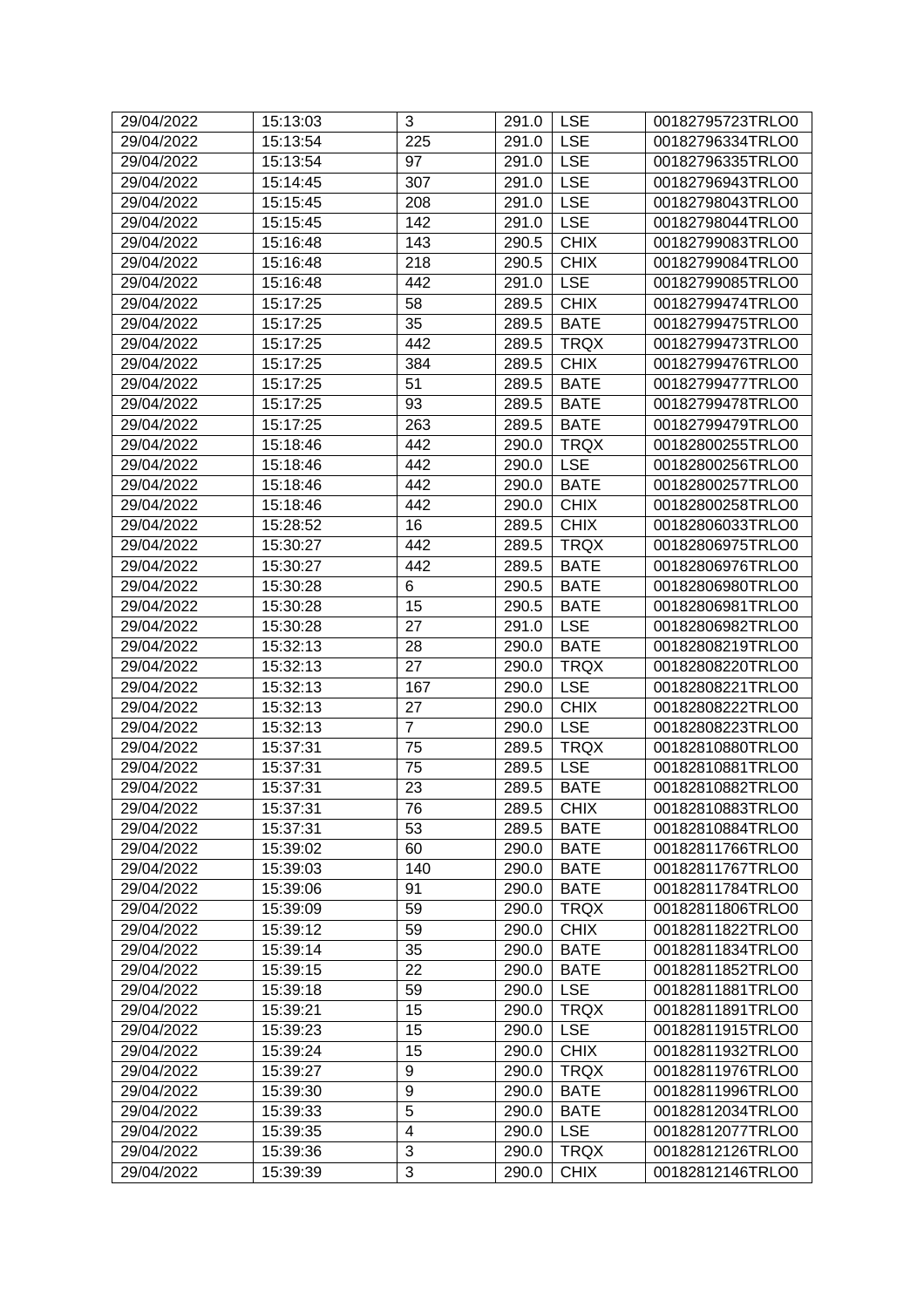| 29/04/2022 | 15:39:42             | $\overline{2}$ | 290.0          | <b>BATE</b> | 00182812179TRLO0 |
|------------|----------------------|----------------|----------------|-------------|------------------|
| 29/04/2022 | 15:39:48             | 1              | 290.0          | <b>BATE</b> | 00182812241TRLO0 |
| 29/04/2022 | 15:42:37             | $\mathbf{1}$   | 289.0          | <b>TRQX</b> | 00182813641TRLO0 |
| 29/04/2022 | 15:42:37             | 1              | 289.0          | <b>LSE</b>  | 00182813642TRLO0 |
| 29/04/2022 | 15:42:37             | 3              | 289.0          | <b>BATE</b> | 00182813643TRLO0 |
| 29/04/2022 | 15:42:37             | $\mathbf{1}$   | 289.0          | <b>CHIX</b> | 00182813644TRLO0 |
| 29/04/2022 | 15:42:37             | 692            | 289.0          | <b>BATE</b> | 00182813645TRLO0 |
| 29/04/2022 | 15:47:49             | 54             | 288.5          | <b>TRQX</b> | 00182816585TRLO0 |
| 29/04/2022 | 15:47:49             | 16             | 288.5          | <b>CHIX</b> | 00182816586TRLO0 |
| 29/04/2022 | 15:47:49             | 55             | 288.5          | <b>BATE</b> | 00182816587TRLO0 |
| 29/04/2022 | 15:47:49             | 55             | 288.5          | <b>LSE</b>  | 00182816588TRLO0 |
| 29/04/2022 | 15:47:49             | 35             | 288.5          | <b>CHIX</b> | 00182816589TRLO0 |
| 29/04/2022 | 15:47:49             | 4              | 288.5          | <b>CHIX</b> | 00182816590TRLO0 |
| 29/04/2022 | 15:48:54             | 4              | 289.5          | <b>BATE</b> | 00182817131TRLO0 |
| 29/04/2022 | 15:48:54             | 5              | 289.5          | <b>BATE</b> | 00182817132TRLO0 |
| 29/04/2022 | 15:48:54             | 71             | 289.5          | <b>BATE</b> | 00182817133TRLO0 |
| 29/04/2022 | 15:48:56             | 154            | 289.5          | <b>CHIX</b> | 00182817157TRLO0 |
| 29/04/2022 | 15:48:56             | 296            | 289.5          | <b>CHIX</b> | 00182817158TRLO0 |
| 29/04/2022 | 15:48:57             | 4              | 289.5          | <b>LSE</b>  | 00182817169TRLO0 |
| 29/04/2022 | 15:48:57             | 40             | 289.5          | <b>LSE</b>  | 00182817170TRLO0 |
| 29/04/2022 | 15:48:57             | 36             | 289.5          | <b>LSE</b>  | 00182817171TRLO0 |
| 29/04/2022 | 15:49:00             | $\overline{2}$ | 289.5          | <b>CHIX</b> | 00182817184TRLO0 |
| 29/04/2022 | 15:49:00             | 110            | 289.5          | <b>CHIX</b> | 00182817185TRLO0 |
| 29/04/2022 | 15:49:03             | 32             | 289.5          | <b>CHIX</b> | 00182817205TRLO0 |
| 29/04/2022 | 15:49:03             | 3              | 289.5          | <b>CHIX</b> | 00182817206TRLO0 |
| 29/04/2022 | 15:49:03             | $\overline{2}$ | 289.5          | <b>CHIX</b> | 00182817208TRLO0 |
| 29/04/2022 |                      | 59             |                | <b>BATE</b> | 00182817278TRLO0 |
| 29/04/2022 | 15:49:09<br>15:49:12 | 59             | 290.0<br>290.0 | <b>LSE</b>  | 00182817323TRLO0 |
| 29/04/2022 | 15:49:15             | 15             |                | <b>LSE</b>  | 00182817340TRLO0 |
| 29/04/2022 | 15:49:19             | 38             | 290.0<br>290.0 | <b>LSE</b>  | 00182817351TRLO0 |
| 29/04/2022 |                      | 5              |                | <b>LSE</b>  | 00182817369TRLO0 |
| 29/04/2022 | 15:49:21<br>15:49:23 | 10             | 290.0<br>290.0 | <b>LSE</b>  | 00182817371TRLO0 |
|            |                      |                |                |             | 00182817383TRLO0 |
| 29/04/2022 | 15:49:24             | 1              | 290.0          | <b>LSE</b>  |                  |
| 29/04/2022 | 15:49:45             | 3              | 290.0          | <b>LSE</b>  | 00182817503TRLO0 |
| 29/04/2022 | 15:49:48             | $\overline{3}$ | 290.0 LSE      |             | 00182817525TRLO0 |
| 29/04/2022 | 15:52:47             | 59             | 289.0          | <b>TRQX</b> | 00182819139TRLO0 |
| 29/04/2022 | 15:52:47             | 1              | 289.0          | <b>LSE</b>  | 00182819140TRLO0 |
| 29/04/2022 | 15:52:47             | 39             | 289.0          | <b>BATE</b> | 00182819141TRLO0 |
| 29/04/2022 | 15:52:47             | 116            | 289.0          | <b>CHIX</b> | 00182819142TRLO0 |
| 29/04/2022 | 15:52:47             | 15             | 289.0          | <b>LSE</b>  | 00182819143TRLO0 |
| 29/04/2022 | 15:57:48             | 48             | 290.0          | <b>LSE</b>  | 00182821576TRLO0 |
| 29/04/2022 | 15:57:48             | 24             | 290.0          | <b>LSE</b>  | 00182821577TRLO0 |
| 29/04/2022 | 15:57:51             | 398            | 290.0          | <b>LSE</b>  | 00182821610TRLO0 |
| 29/04/2022 | 15:57:56             | 215            | 290.5          | <b>LSE</b>  | 00182821741TRLO0 |
| 29/04/2022 | 15:57:57             | 74             | 290.5          | <b>LSE</b>  | 00182821765TRLO0 |
| 29/04/2022 | 15:58:00             | 54             | 290.5          | <b>LSE</b>  | 00182821787TRLO0 |
| 29/04/2022 | 15:58:02             | 25             | 290.5          | <b>LSE</b>  | 00182821808TRLO0 |
| 29/04/2022 | 15:58:03             | 14             | 290.5          | <b>LSE</b>  | 00182821820TRLO0 |
| 29/04/2022 | 15:58:06             | 6              | 290.5          | <b>LSE</b>  | 00182821828TRLO0 |
| 29/04/2022 | 15:58:09             | 4              | 290.5          | <b>LSE</b>  | 00182821842TRLO0 |
| 29/04/2022 | 15:58:11             | $\mathbf{1}$   | 290.5          | <b>LSE</b>  | 00182821849TRLO0 |
| 29/04/2022 | 16:00:57             | 48             | 289.5          | <b>TRQX</b> | 00182823818TRLO0 |
| 29/04/2022 | 16:00:57             | 1              | 289.5          | <b>LSE</b>  | 00182823819TRLO0 |